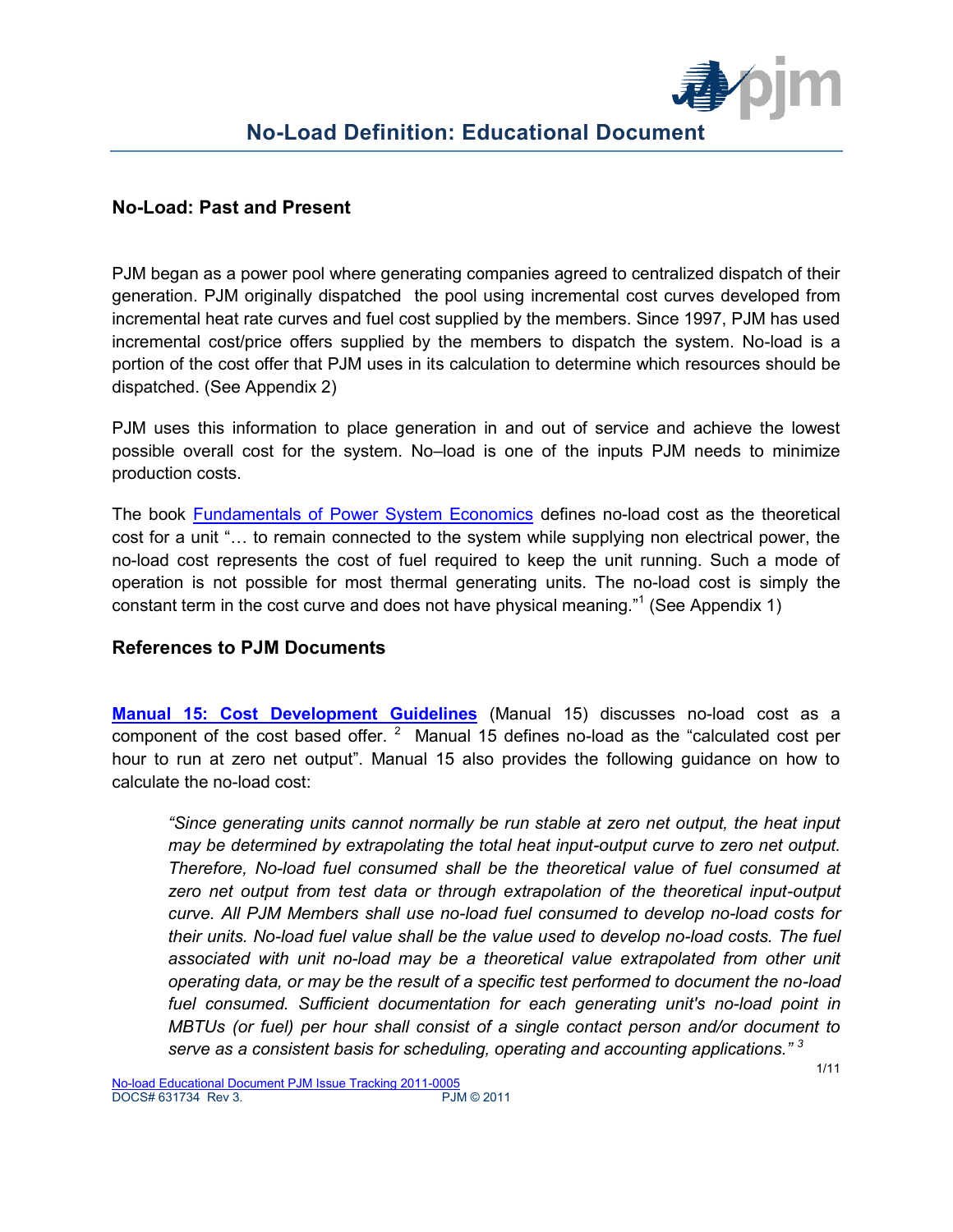

Manual 15 also adds that "no load costs are not included in incremental costs… this cost is a dollar per hour (\$/hour) rate." <sup>4</sup> And no-load is referenced in the discussion regarding performance factor calculation<sup>5</sup>. Manual 15 only addresses two unit types specific to their noload. Combustion Turbine no-load fuel is defined as "the theoretical or actual fuel burn rate expressed in MBTU/Hr at the point of electric bus synchronization." <sup>6</sup> Furthermore the CT Maintenance Adder "is included directly in...no-load..." <sup>7</sup> The only other reference to unit specific no-load costs or fuel is for Hydro Units; simply stating that they "…do not have no-load costs." <sup>8</sup> Manual 15 is not explicit on how the no-load cost should be calculated for a combined cycle.

No-load costs are also referenced in the **[eMKT User's guide](http://www.pjm.com/markets-and-operations/etools/~/media/etools/emkt/ts-userguide.ashx)**. "No-load cost (or price) is the hourly fixed cost (or price), expressed in \$/hr, to run the generating unit at zero net output. It can include hourly no-load costs and other fixed costs." It also talks about using cost-based no-load and price based no-load and the enrollment period twice a year.

## The **[Open Access Transmission Tariff](http://www.pjm.com/documents/~/media/documents/agreements/tariff-614.ashx)** mentions no-load:

1 Black Start Resources will be paid for testing (including their no-load costs) $9$ 

2. Generators can choose price or cost no-load and startup costs on a 6 month basis. $^{\rm 10}$ 

3. All capacity resources shall submit a "binding offer for energy, along with startup and no load fees". <sup>11</sup>

4. Pool scheduled resources that are selected or selected and cancelled will be paid no-load costs $^{12}$ 

5. Self scheduled units do not get no-load fees. $^{13}$ 

6. Units get BOR to cover no-load fees when scheduled back within PJM or into the PJM region by the Transmission Provider.<sup>14</sup>

7. Operating Reserves will pay no-load costs if LMP does not.<sup>15</sup>

8. Reactive reliability will be compensated for no-load cost.<sup>16</sup>

9. If the offer price plus startup or no-load fees cannot exceed \$1000/MWh<sup>17</sup>

Within PJM's training course [PJM Generation 201,](http://www.pjm.com/~/media/training/core-curriculum/ip-gen-201/gen-201-scheduling-process.ashx) No-load Cost is defined as the "Cost per hour to maintain the boiler operating and the turbine and generator spinning at synchronous speed, but not generating any output. This is a dollars per hours (\$/hr) cost."<sup>18</sup>

## **Other RTO practices regarding no-load**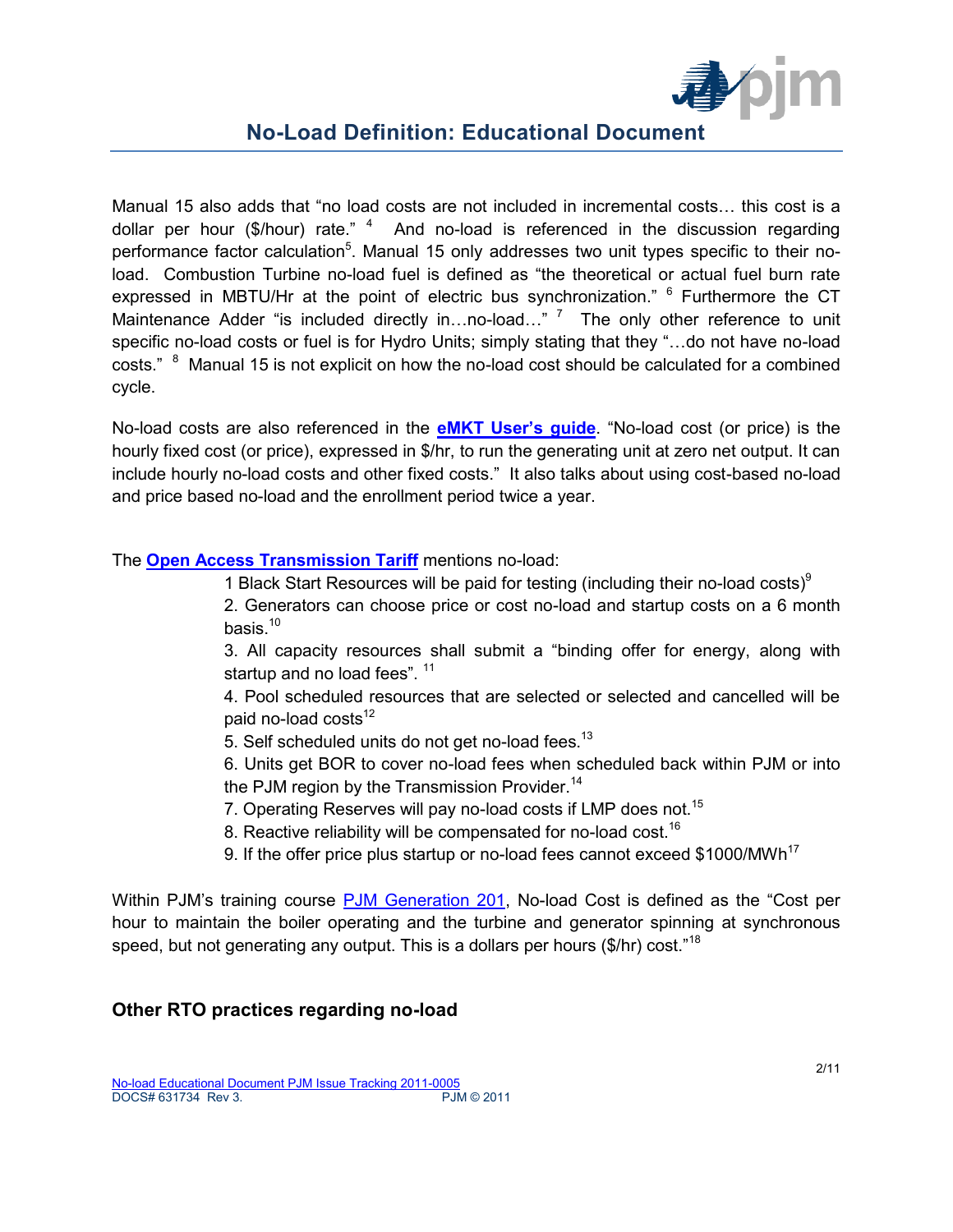

[New York Independent System Operator \(NYISO\) Manual 11](http://www.nyiso.com/public/webdocs/documents/manuals/operations/dayahd_schd_mnl.pd) Defines the operating bid as the "piecewise linear monotonically increasing cost curve. These bids are comprised of up to 20 segments. The first segment is defined by the no-load cost axis intercept (\$/hr) and a slope (\$/MWh). The next segments are defined by MW break point and slope (\$/MWh) pairs. Different curves can be input for different schedule days.<sup>19</sup>

[Midwest Independent System Operator \(MISO\):](http://www.midwestmarket.org/publish/Document/10b1ff_101f945f78e_-70540a48324a/_.pdf?action=download&_property=Attachment) "No Load – Costs for operating a Generation Resource at zero MWs."<sup>20</sup>

[California Energy Commission Electricity Analysis Office](http://www.energy.ca.gov/) The No-Load Heat Rate is defined as the extrapolation of the Input-Output Curve back to the vertical axis (Input). $^{21}$ 

[Single Electric Market Operator \(SEMO\):](http://www.sem-o.com/Dictionary/Pages/N.aspx) "No Load Cost means the element of operating cost for a Generator Unit, submitted as part of Commercial Offer Data that is invariant with the level of Output and is incurred at all times when the level of Output is greater than zero"  $22$ 

## **Appendix 1: Examples of different unit type no-load fuel calculations through extrapolation of the input-output curve**

## *Example 1.1 Steam Units*

This is an example steam unit heat input curve. The x-axis shows output from the steam unit in MWs and the y-axis shows the heat input of fuel in MBTU/hour. The five points on the curve show the readings taken at different levels of output. These values are provided by the OEM or are determined during the initial operational testing of the generating unit. An equation (a 2<sup>nd</sup> order polynomial) is created to "fit" the curve that the steam unit's readings appear to be making. Using this equation, the resource owner can extrapolate to the 0 MW fuel inputs, which would be the no-load or zero MW fuel.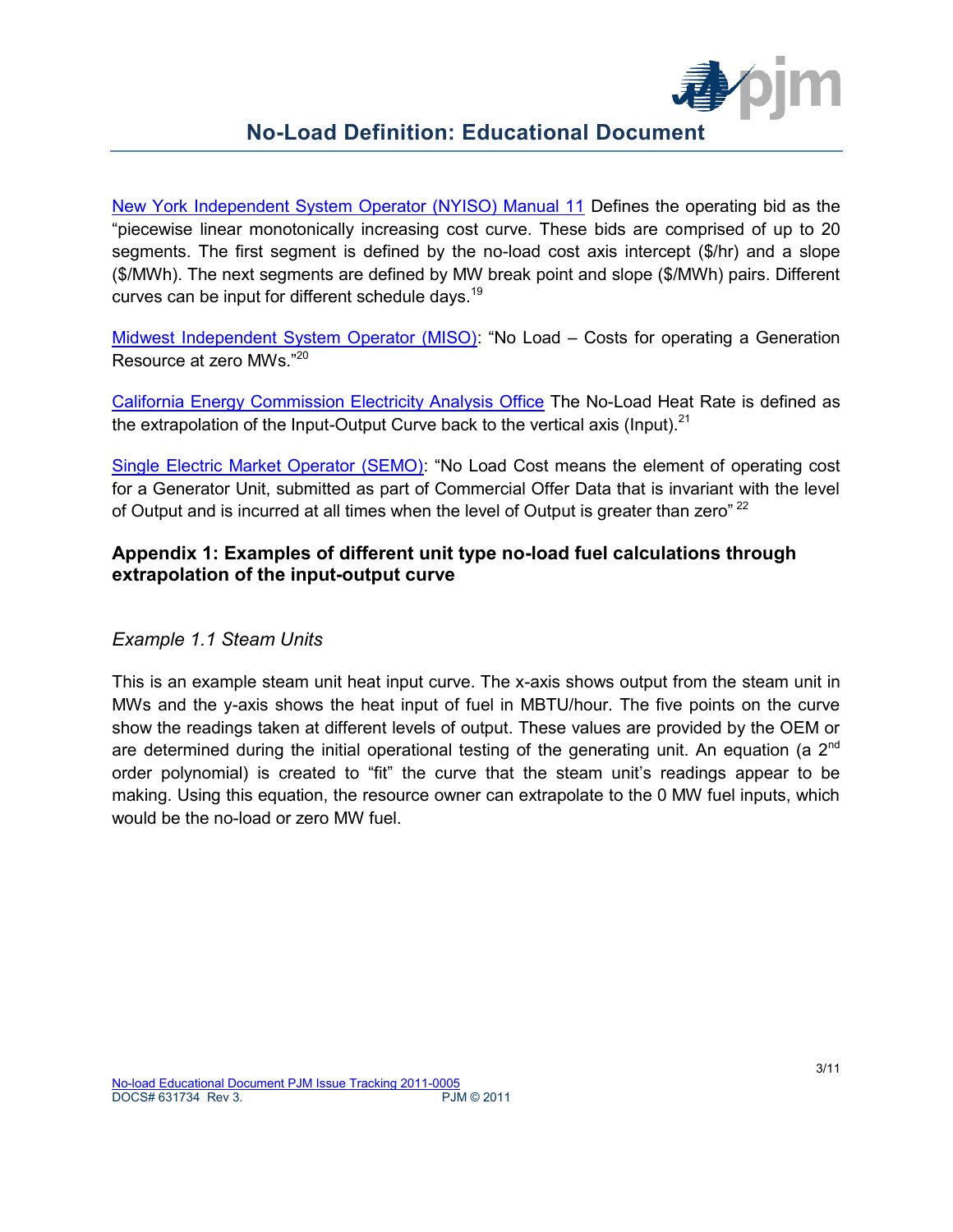



The table below shows the input in MBTU/hour, output in MW, heat rate at different levels of output and incremental heat rate. These numbers correspond to what is shown in the graph above. The red 71.83 MBTU/hour is the no-load fuel, which when multiplied by the fuel costs gives us the no-load cost for the cost based offer.

| <b>Steam Unit</b> |            |                  |              |
|-------------------|------------|------------------|--------------|
| Output            | Heat Input | <b>Heat Rate</b> | Incrementals |
| (MW)              | (MBtu/hr)  | (Btu/kWh)        | (Btu/kWh)    |
|                   | 71.83      |                  |              |
| 40                | 436.40     | 10,910           | 9,114        |
| 70                | 728.41     | 10,406           | 9,734        |
| 80                | 828.48     | 10,356           | 10,007       |
| 90                | 931.74     | 10,353           | 10,326       |
| 100               | 1,035.59   | 10,356           | 10,385       |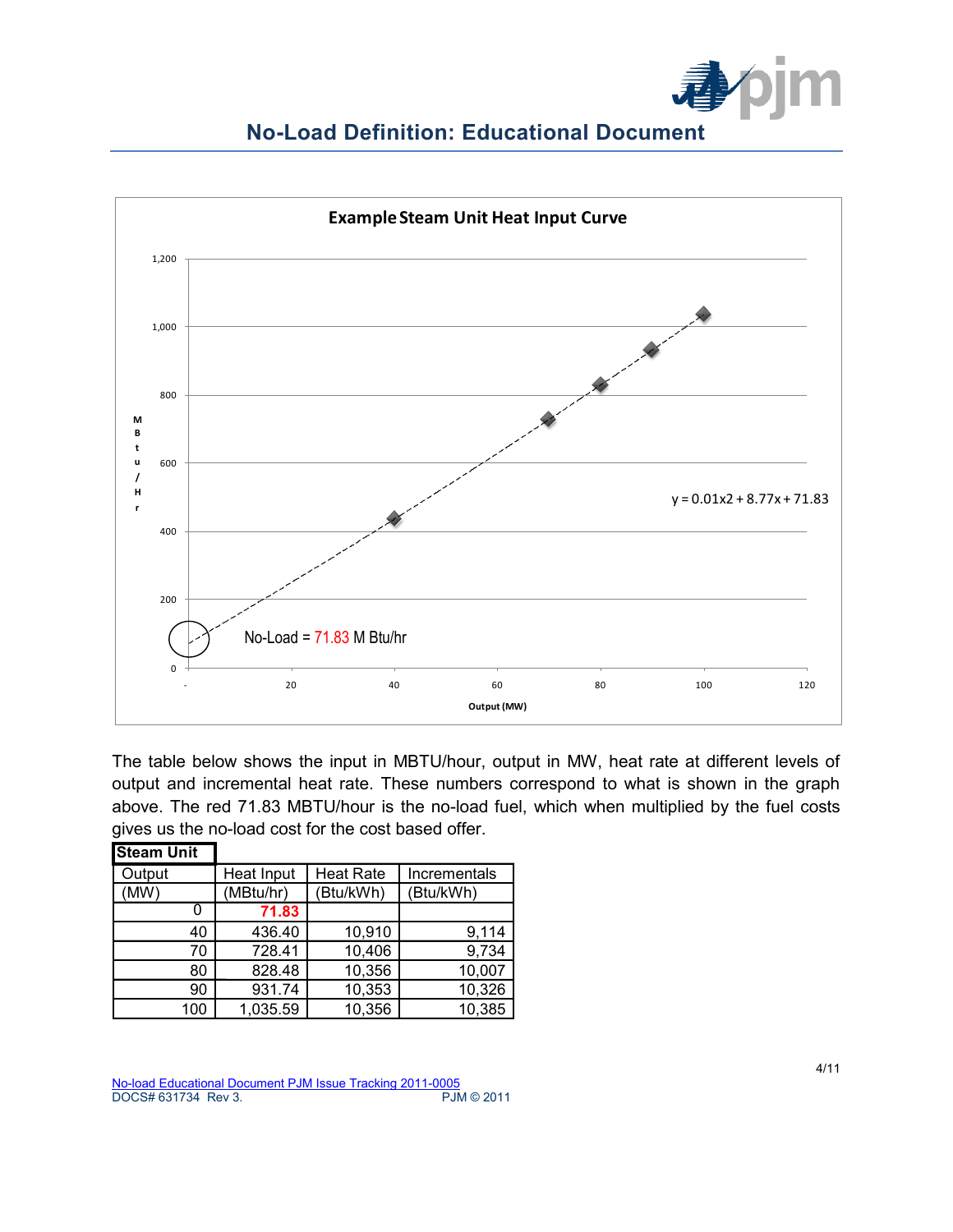

## *Example 1.2 Combustion Turbines*

This is an example combustion turbine heat input curve. The x-axis shows output from the CT unit in MWs and the y-axis shows the heat input of fuel in MBTU/hour. The three points on the curve show the readings taken at different levels of output. These values are provided by the OEM or are determined during the initial operational testing of the generating unit. An equation (a  $2<sup>nd</sup>$  order polynomial) is created to "fit" the curve. Using this equation the resource owner can extrapolate to the 0 MW fuel inputs, which would be the no-load or zero MW fuel.



5/11 The table below shows the input in MBTU/hour, output in MW, heat rate at different levels of output and incremental heat rate. This test was done at 59 degrees, and since heat rates can change with temperature for most combustion turbines, this temperature is noted so that the reader understands that this may not be the heat rate curve or no-load levels in every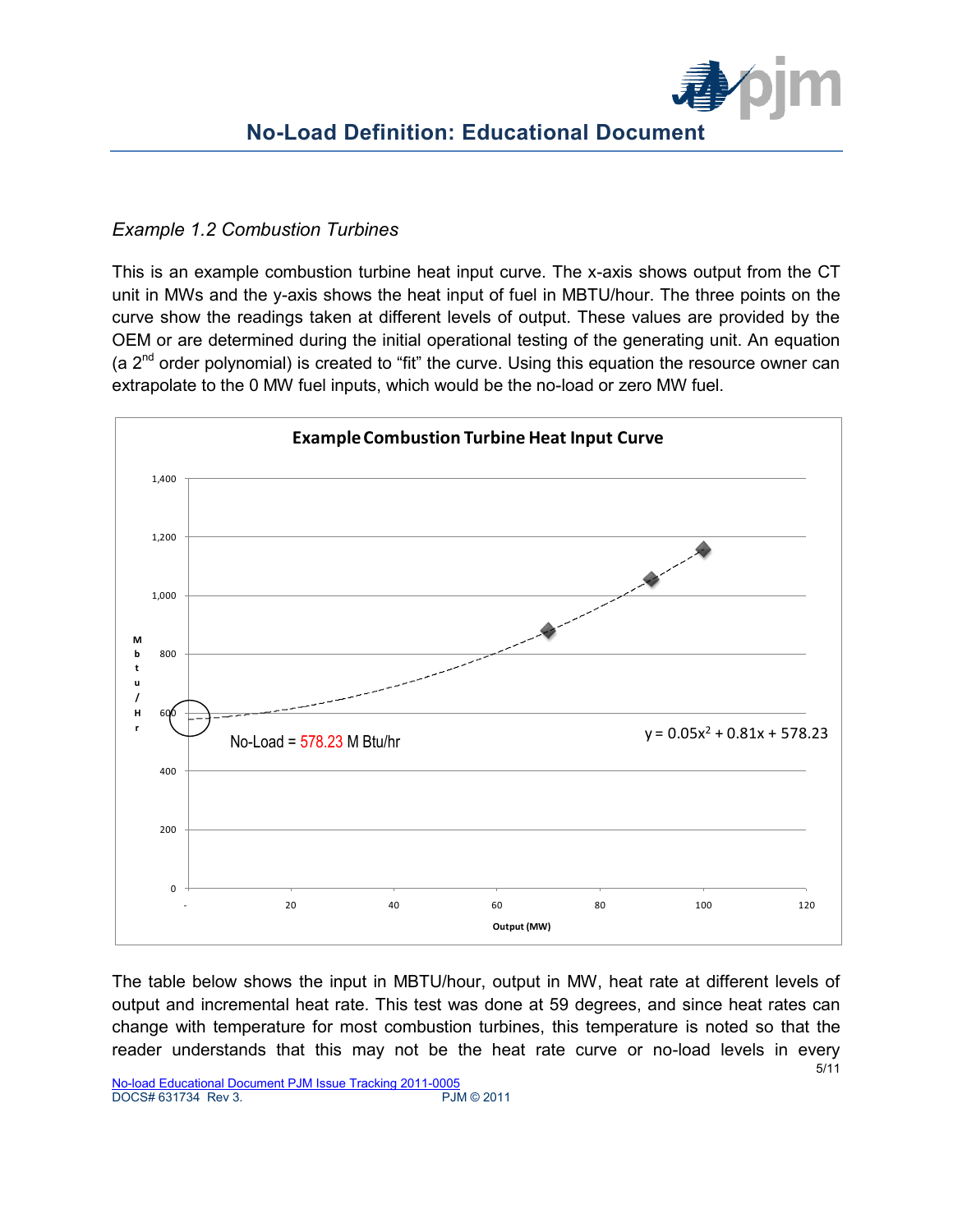

circumstance. These numbers correspond to what is shown in the points in the graph above. The red 578.23 MBTU/hour is the no-load fuel, which when multiplied by the fuel costs gives us the no-load cost for the cost based offer at 59 degrees.

| Compustion Turbine |            |                  |              |  |  |  |
|--------------------|------------|------------------|--------------|--|--|--|
| Output             | Heat Input | <b>Heat Rate</b> | Incrementals |  |  |  |
| (MW)               | (MBtu/hr)  | (Btu/kWh)        | (Btu/kWh)    |  |  |  |
|                    | 578.23     |                  |              |  |  |  |
| 70                 | 879.02     | 12,557           | 4,297        |  |  |  |
| 90                 | 1,054.57   | 11,717           | 8,778        |  |  |  |
| 100                | 1,157.28   | 11,573           | 10,271       |  |  |  |
|                    |            |                  |              |  |  |  |
| Conditions at 59F  |            |                  |              |  |  |  |

#### **Combustion Turbine**

## *Example 1.3 1x1 Combined Cycle Units (Not explicit in M15)*

This is an example combined cycle heat input curve with a 1x1 operation (one combustion turbine and one Heat Recovery Steam Generator or HRSG). Since Manual 15 is not explicit in how no-load should be computed for combined cycles, the extrapolation to the y-axis is left out of these graphs. Similar to steam and CT generators, the x-axis shows output from the unit in MWs and the y-axis shows the heat input of fuel in MBTU/hour. The points on the curve show the readings taken at different levels of output.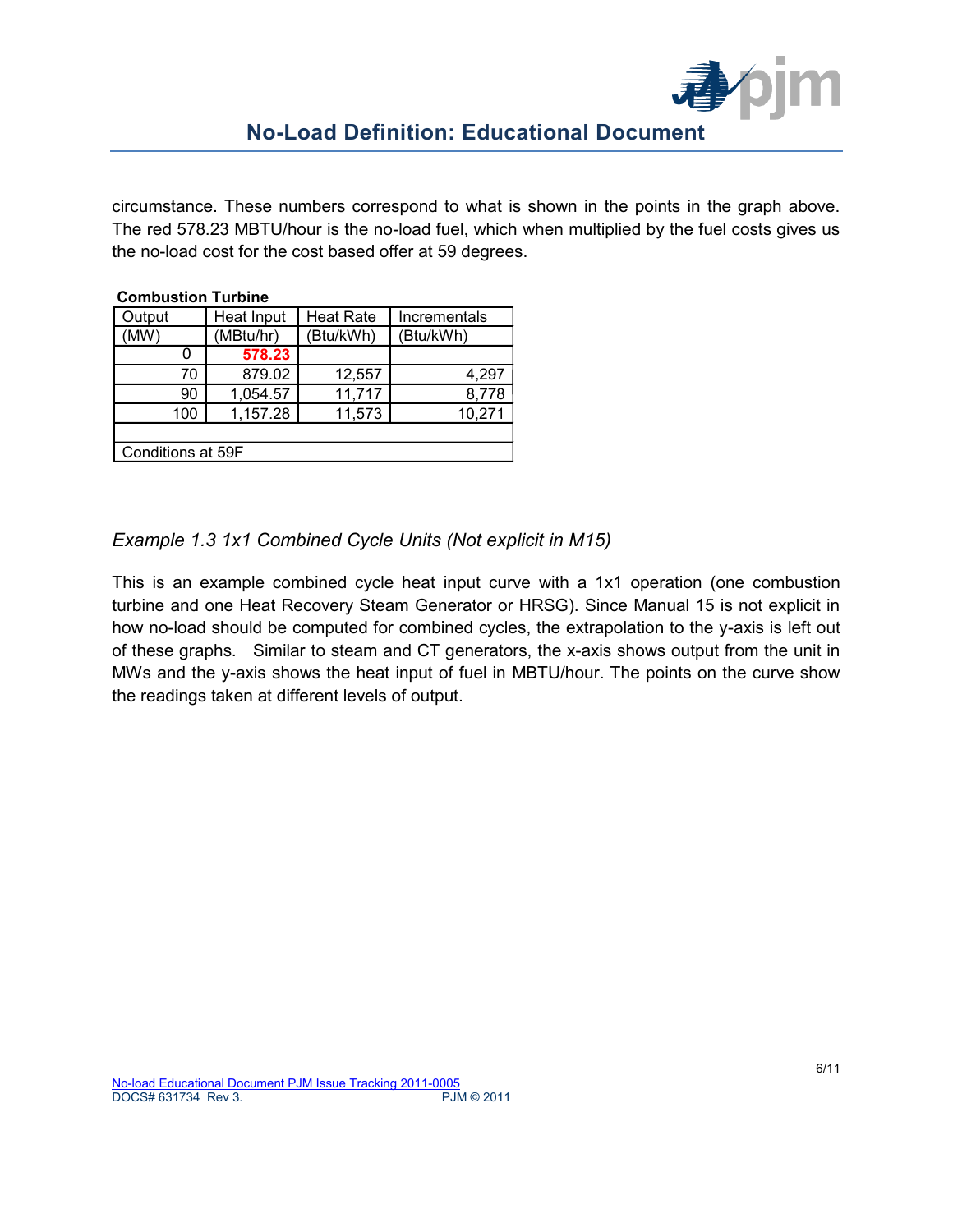



The table below shows the input in MBTU/hour, output in MW, heat rate at different levels of output and incremental heat rate. This test was done at 59 degrees, and since heat rates can change with temperature. These numbers correspond to what is shown in the points in the graph above.

| Output            | Heat Input | <b>Heat Rate</b> | Incrementals |  |  |  |  |
|-------------------|------------|------------------|--------------|--|--|--|--|
| (MW)              | (MBtu/hr)  | (Btu/kWh)        | (Btu/kWh)    |  |  |  |  |
|                   | 578.23     |                  |              |  |  |  |  |
| 105               | 879.02     | 8,372            | 2,865        |  |  |  |  |
| 135               | 1,054.57   | 7,812            | 5,852        |  |  |  |  |
| 150               | 1,157.28   | 7,715            | 6,847        |  |  |  |  |
|                   |            |                  |              |  |  |  |  |
| Conditions at 59F |            |                  |              |  |  |  |  |

No-load Educational Document PJM Issue Tracking 2011-0005<br>DOCS# 631734 Rev 3. DOCS# 631734 Rev 3.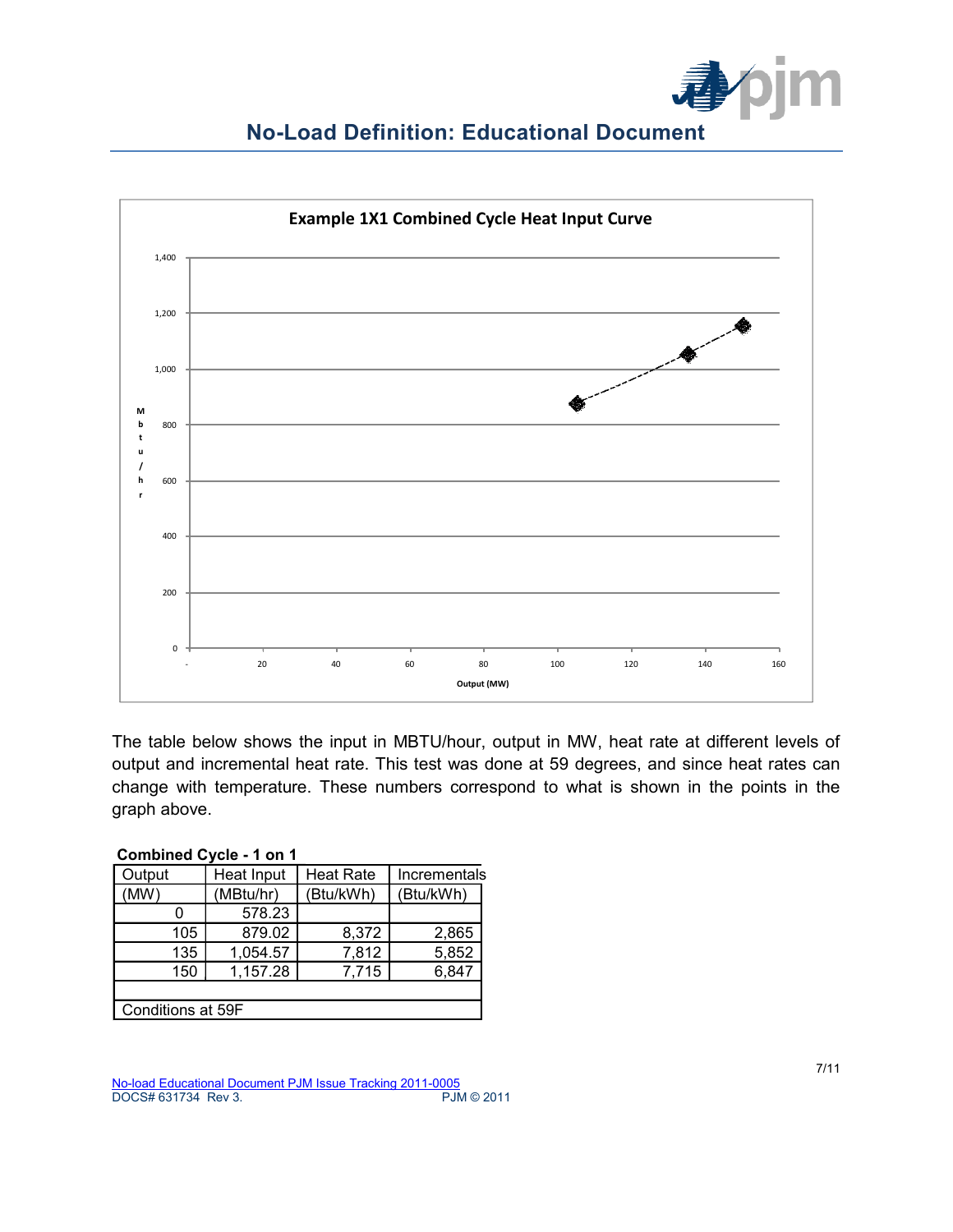

*Example 1.4 1x2 Combined Cycle Units (Not explicit in M15)* 

This is an example combined cycle heat input curve with a 2x1 operation (two combustion turbines and one Heat Recovery Steam Generator or HRSG). The points on the curve show the readings taken at different levels of output.



The table below shows the input in MBTU/hour, output in MW, heat rate at different levels of output and incremental heat rate. These numbers correspond to what is shown in the points in the graph above.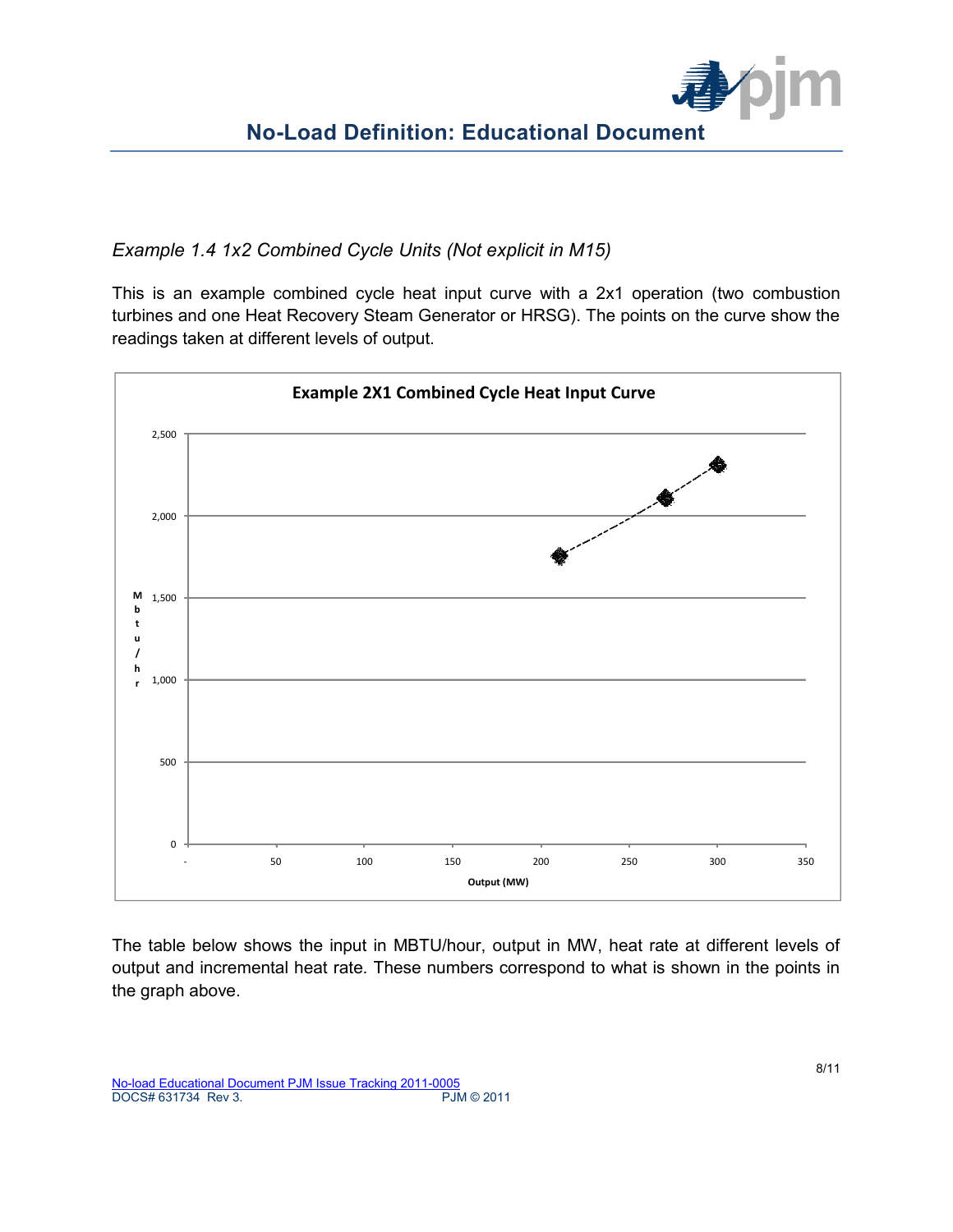

#### **Combined Cycle - 2 on 1**

| Output            | Heat Input | <b>Heat Rate</b> |  |  |  |  |  |
|-------------------|------------|------------------|--|--|--|--|--|
| (MW)              | (MBtu/hr)  | (Btu/kWh)        |  |  |  |  |  |
|                   | 1,156.50   |                  |  |  |  |  |  |
| 210               | 1,758.04   | 8,372            |  |  |  |  |  |
| 270               | 2,109.14   | 7,812            |  |  |  |  |  |
| 300               | 2,314.56   | 7,715            |  |  |  |  |  |
|                   |            |                  |  |  |  |  |  |
| Conditions at 59F |            |                  |  |  |  |  |  |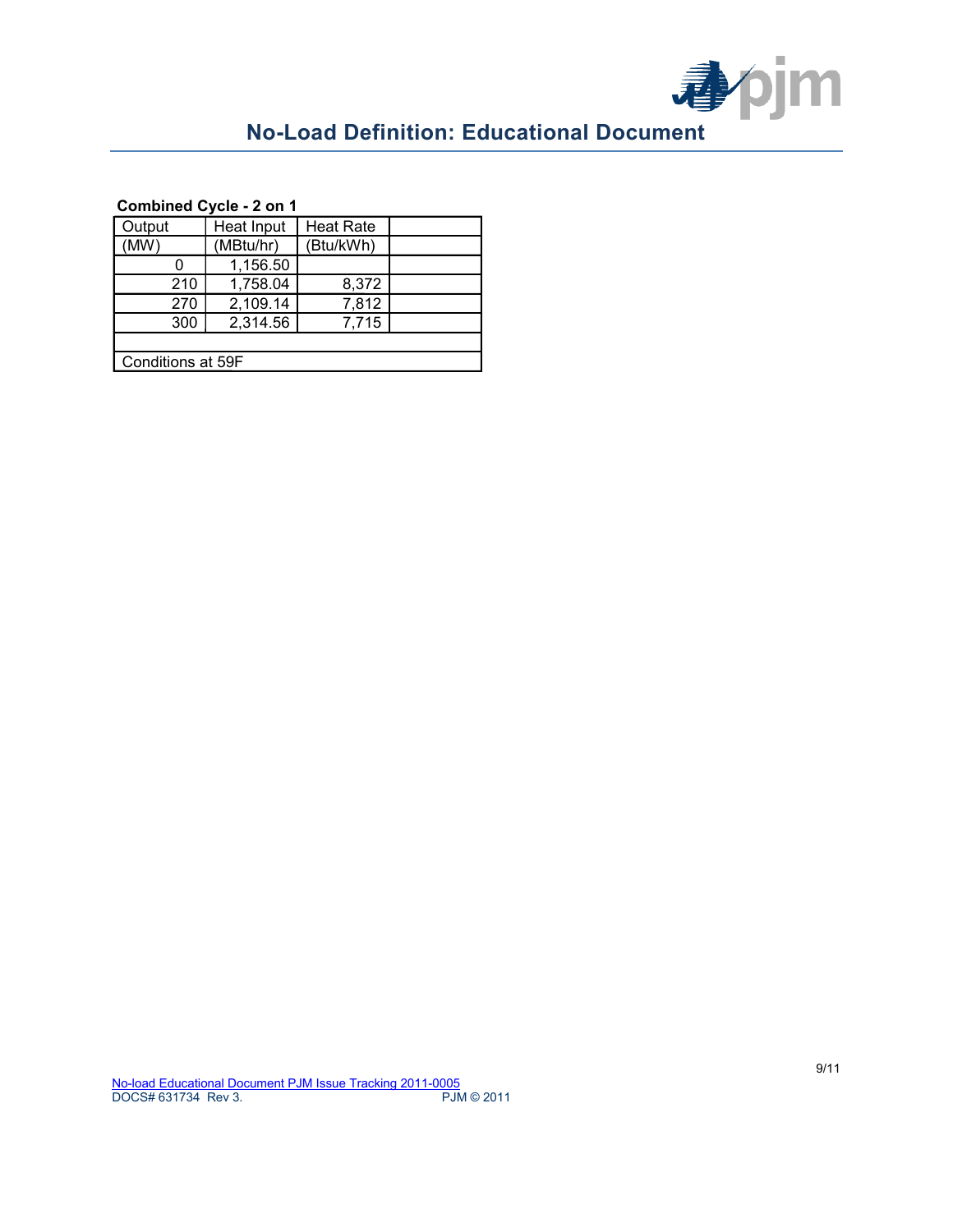

## **Appendix 2: Use of no-load by PJM**

PJM calculates hourly production cost and total production cost (the cost to operate a unit for a particular time). The following example is used to illustrate the use of no-load costs in economic dispatch. Table 1 shows representative units<sup>23</sup> and inputs to their cost offer.

#### *Table 1: Three example units*

|                         |     | Unit Stan            |           |           | Unit Tom         |    |           |           |      | Unit Laura |        |
|-------------------------|-----|----------------------|-----------|-----------|------------------|----|-----------|-----------|------|------------|--------|
| Fuel Cost (\$/mmBtu)    | ъ   |                      |           |           |                  |    | 20        |           |      |            |        |
| Start Cost (\$/start)   | ۰D  |                      | 3,448     |           |                  |    | 5,782     |           |      |            | 11,565 |
| No Load (\$/hour)       |     |                      | 144       |           |                  |    | 11.565    |           |      |            | 2,891  |
| <b>Cost Curve</b>       | IMW |                      | Inc Price | <b>MW</b> |                  |    | Inc Price | <b>MW</b> |      | Inc Price  |        |
| Segment 1               |     | $40$ \ $\frac{1}{3}$ | 18        |           | 70               | æ  | 86        |           | 105  |            |        |
| Segment 2               |     | $80$ $\sqrt{5}$      | 20        |           | 90 <sub>l</sub>  |    | 176       |           | 135  |            | 29     |
| Segment 3               |     | $100$ \$             | 21        |           | 100 <sub>l</sub> | \$ | 205       |           | 150S |            | 34     |
| Eco Max MW              |     | 100                  |           |           | 100              |    |           |           |      | 150        |        |
| Eco Min MW              |     | 40                   |           |           | 70               |    |           |           |      | 105        |        |
| Minimum Runtime (hours) |     |                      |           |           |                  |    |           |           |      |            |        |

PJM takes these generator inputs and calculates hourly production costs using the following equations:

Cost at Min =  $No - Load + 1st$  incremental to min

Hourly Production Cost at Eco − Max = No − Load + 1st Segment + 2nd Segment + 3rd Segment

Operating Rate = 
$$
\frac{\text{Hourly Production Cost at Eco} - \text{Max}}{\text{Eco Max MW}}
$$

| Table 2: Hourly Costs for three example units |            | Unit Stan |    | Unit Tom |    | Unit Laura |
|-----------------------------------------------|------------|-----------|----|----------|----|------------|
| Eco Max                                       | 100<br>100 |           |    |          |    | 150        |
| No Load (\$/hour)                             | \$         | 144       | \$ | 11,565   | \$ | 2,891      |
| Cost 0-Min (1st Segment)                      | \$         | 729       | \$ | 6,016    | \$ | 1,504      |
| Cost1st Segment to 2nd Segment                | \$         | 784       | \$ | 3.511    | \$ | 878        |
| Cost 2nd Segment to 3rd Segment               | \$         | 414       | \$ | 2,054    | \$ | 514        |
| Cost at Min                                   | \$         | 873       | \$ | 17,580   | \$ | 4,395      |
| Hourly Cost at Eco-Max                        | \$         | 2.071     | \$ | 23,146   | \$ | 5,786      |
| <b>Operating Rate</b>                         | \$         | 20.71     | S  | 231.46   | S  | 38.58      |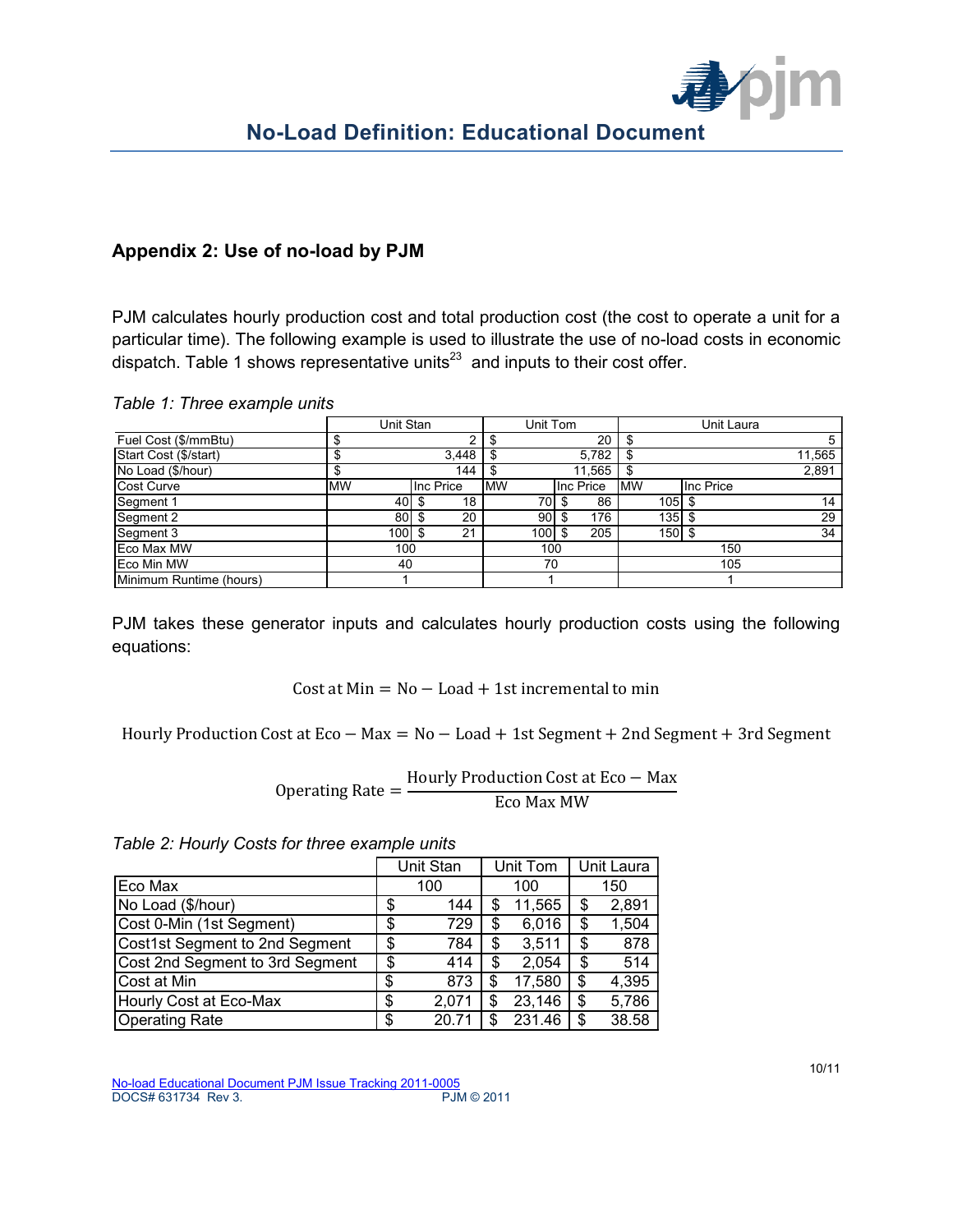

PJM dispatches by minimizing production cost: Hourly Production Cost and Total Production Cost. In the above table we see each unit's hourly production cost. In the table below we see the range of cost from running the unit on its eco min versus running the unit for its eco-max for the duration of its minimum runtime.

| Table 3: Different total costs |                    |                                                |            |  |  |  |
|--------------------------------|--------------------|------------------------------------------------|------------|--|--|--|
|                                | Unit Stan Unit Tom |                                                | Unit Laura |  |  |  |
| Min Cost                       |                    | $\vert$ \$4,320.64   \$23,362.70   \$15,959.70 |            |  |  |  |
| Max Cost                       |                    | \$5,519.02   \$28,927.90   \$17,351.00         |            |  |  |  |

As we can see, each unit can have a range of possible costs depending on dispatch, start cost, no load and segmented energy costs.

## **Appendix 3: Where no load is entered into eMKT**

| <b>SUITE</b>                               |                               |                        |                                                  | > Upload<br>$> E-1$<br>> Logout                                                                |
|--------------------------------------------|-------------------------------|------------------------|--------------------------------------------------|------------------------------------------------------------------------------------------------|
| Unit                                       | <b>Schedules</b>              |                        | Dispatch Lambda Market Results Regulation Market | <b>DA Scheduling</b><br>Synchronized<br>Para<br><b>Reserve Market</b><br><b>Reserve Market</b> |
| <b>Schedule Offers</b>                     |                               | <b>Schedule Detail</b> | Schedule Manager                                 | <b>Schedule Selection</b>                                                                      |
| <b>Schedule Offers Search</b>              |                               |                        |                                                  |                                                                                                |
| Portfolio: CDS                             | Unit: STEAM                   | Date:<br>(mm/dd/yyyy)  | $\overline{\rm He}$<br>06/11/2011<br>Change Date |                                                                                                |
| Schedule: Cost-Gas                         |                               |                        |                                                  | Г                                                                                              |
| Startup Costs No Load:<br>Use offer slope: |                               | Cold: -                | Intermediate: -                                  | $Hot: -$                                                                                       |
|                                            | Schedule Offers on 06/11/2011 |                        |                                                  |                                                                                                |
|                                            | <b>MW</b>                     |                        |                                                  | Price                                                                                          |
|                                            |                               |                        |                                                  |                                                                                                |

No Load is entered on the Schedules – Schedules Offers page in eMKT.